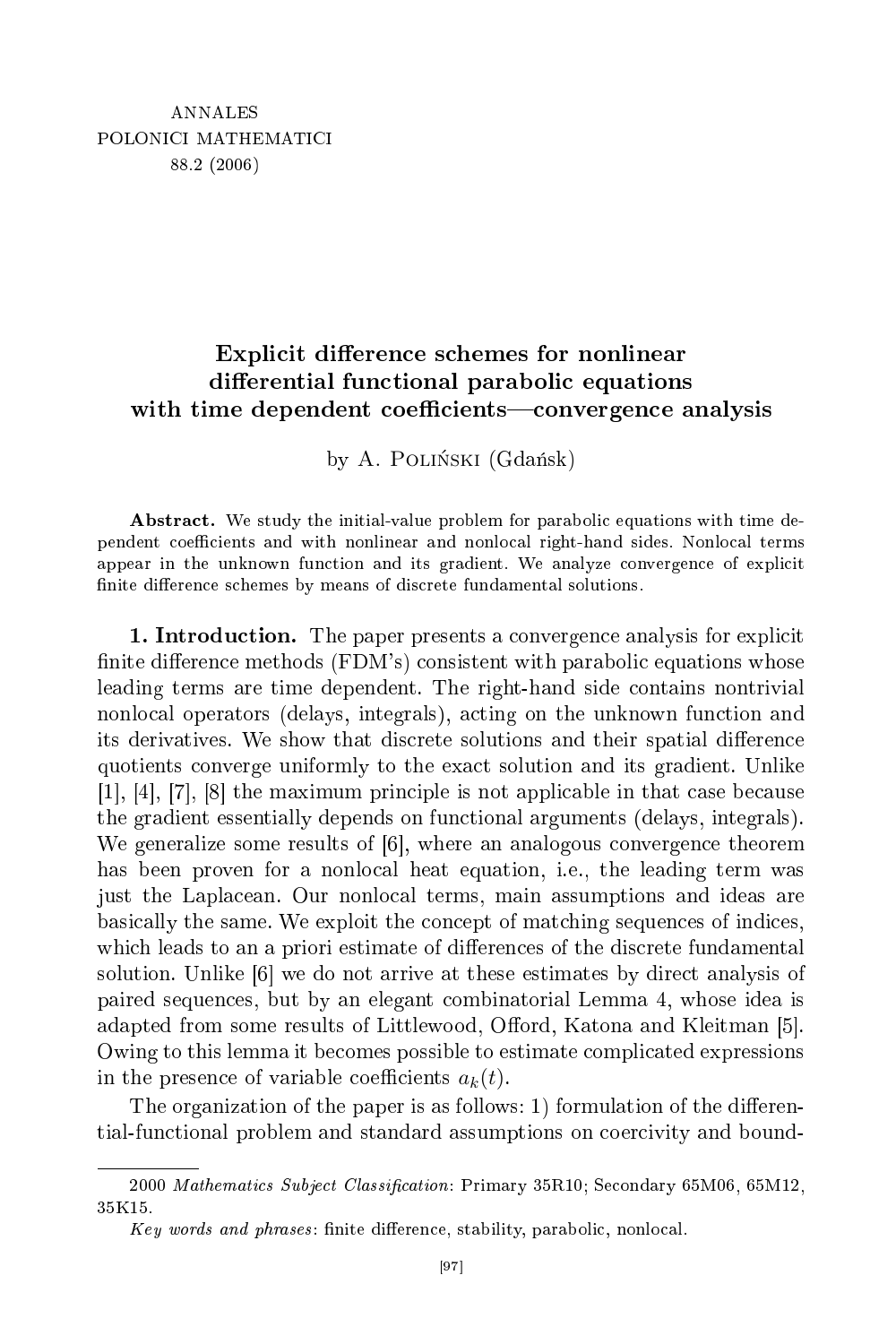## A Poliński

edness of the leading term, 2) formulation of the difference scheme and auxiliary lemmas on the positivity of its coefficients and properties of a discrete fundamental solution, 3) the crucial Lemma 5 on estimates of finite differences between two values of the fundamental solution, 4) formulation of assumptions on the right-hand side function, natural in the consistency and stability theory of difference schemes, 5) deduction of the convergence theorem from the consistency and stability lemmas, 6) numerical experiments in  $\mathbb{R}^2$ .

**1.1.** Formulation of the differential and difference problem. Given  $d > 0$ and  $\tau_0, \tau_1, \ldots, \tau_n \in \mathbb{R}_+$ , set  $[-\tau, \tau] = [-\tau_1, \tau_1] \times \ldots \times [-\tau_n, \tau_n]$ ,  $E = [0, d]$  $\times \mathbb{R}^n$ ,  $E_0 = [-\tau_0, 0] \times \mathbb{R}^n$  and  $B = [-\tau_0, 0] \times [-\tau, \tau]$ . Denote by  $C(B, \mathbb{R})$  the set of all continuous functions from B to R. If  $u : E_0 \cup E \to \mathbb{R}$  and  $(t, x) \in E$ , then we define the Hale-type functional  $u_{(t,x)}: B \to \mathbb{R}$  by  $u_{(t,x)}(s,y) =$  $u(t+s,x+y)$  for  $(s,y) \in B$ . If  $U = (u_1,\ldots,u_n): E_0 \cup E \to \mathbb{R}^n$ , then  $U_{(t,x)} = ((u_1)_{(t,x)}, \ldots, (u_n)_{(t,x)}).$ 

Suppose that  $a_k : [0, d] \to \mathbb{R}$  and  $\phi : E_0 \to \mathbb{R}$  are continuous,  $f : \Omega \to \mathbb{R}$ , where  $\Omega := E \times C(B, \mathbb{R}) \times C(B, \mathbb{R}^n)$ . Consider the Cauchy problem

(1) 
$$
\partial_t u(t, x) = \sum_{k=1}^n a_k(t) \partial_{x_k x_k} u(t, x) + f(t, x, u_{(t,x)}, (\partial_x u)_{(t,x)})
$$
 on E,

(2) 
$$
u(t,x) = \phi(t,x) \quad \text{on } E_0.
$$

We will use the following assumptions; the first implies coercivity of the differential operator  $-\sum_{k=1}^{n} a_k(t) \partial_{x_k x_k}$ , whereas the second guarantees the stability of the difference problem, as well as the uniform boundedness of the coefficients  $a_k(\cdot)$ .

ASSUMPTION 1.  $a_k(t) \geq \varepsilon_0 > 0$  for  $k = 1, ..., n$  and  $t \in [0, d]$ .

ASSUMPTION 2. There are positive numbers  $C_1, \ldots, C_n$  such that

$$
1 - \sum_{k=1}^{n} 2C_k^2 a_k(t) \ge 0, \quad t \in [0, d].
$$

Fix  $C_1, \ldots, C_n \in (0, \infty)$ . Define the set of admissible steps:

(3) 
$$
I_C = \{h = (h_0, h') : h_0 \in (0, d), h' = (h_1, ..., h_n) \in \mathbb{R}^n_+,
$$
  
 $h_i^2 C_i^2 = h_0 \ (i = 1, ..., n)\}.$ 

It is seen that the time step  $h_0$  is proportional to  $h_i^2$ . Recall that explicit schemes are stable for sufficiently small coefficients  $C_i$ .

We introduce a regular mesh. Set  $t^\alpha = \alpha h_0$  and  $x^\beta = (\beta_1 h_1, \ldots, \beta_n h_n)$  for  $\alpha \in \mathbb{Z}$  and  $\beta \in \mathbb{Z}^n$ . Let  $Z_h = \{(t^\alpha, x^\beta): (\alpha, \beta) \in \mathbb{Z}^{1+n}\}\)$ . Define  $E_h^0 = E_0 \cap Z_h$ ,  $E_h = E \cap Z_h$ ,  $\widetilde{E}_h = E_h^0 \cup E_h$ ,  $E_h^+ = \{(t^\alpha, x^\beta) \in E_h : (t^{\alpha+1}, x^\beta) \in E_h\}$ ,  $B_h =$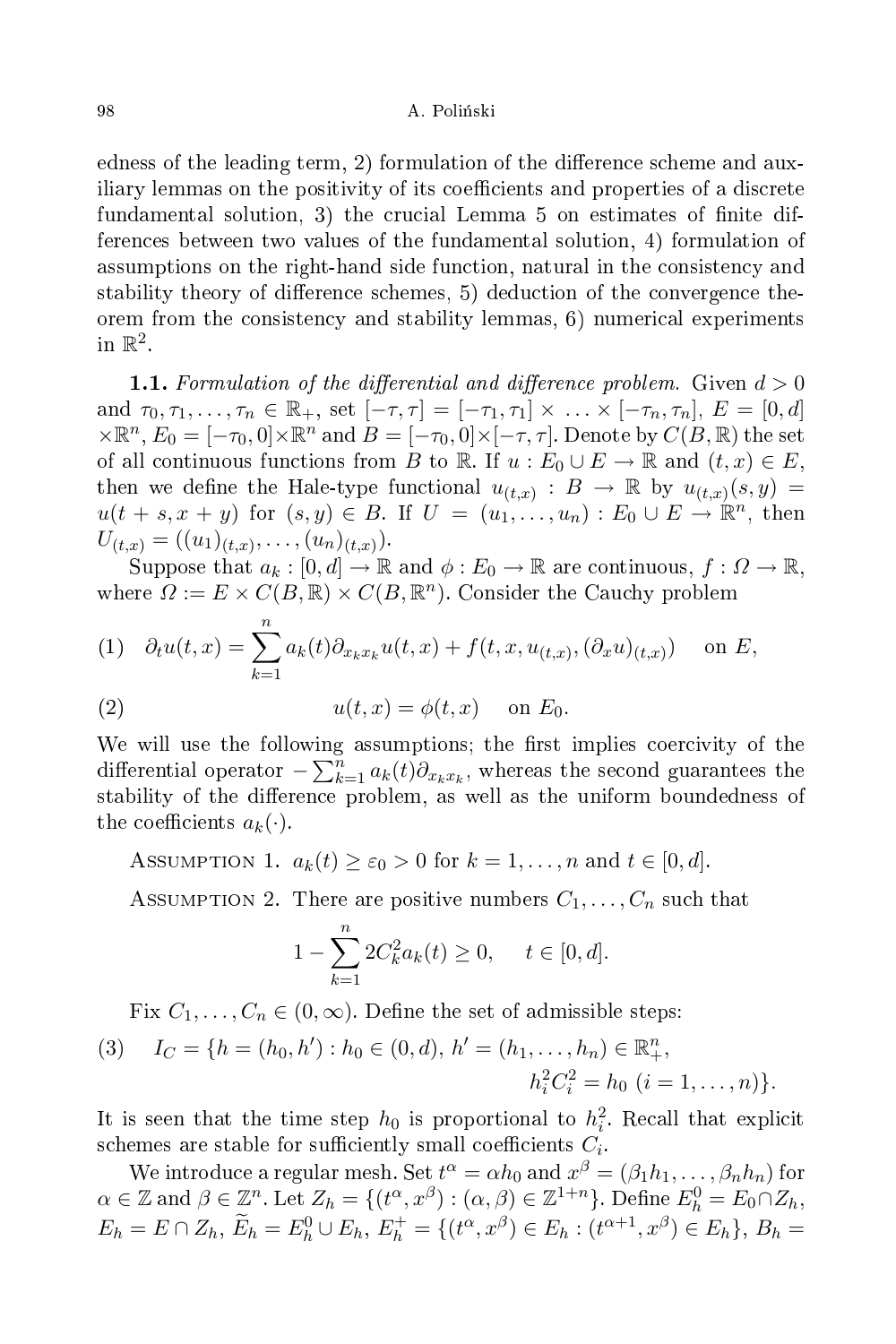$B \cap Z_h$ . We will use the difference operators  $\delta_0^+$ ,  $\delta_k$  and  $\delta_{kk}$   $(k = 1, \ldots, n)$ defined by

$$
\delta_0^+ u^{(\alpha,\beta)} = \frac{u^{(\alpha+1,\beta)} - u^{(\alpha,\beta)}}{h_0},
$$

$$
\delta_k u^{(\alpha,\beta)} = \frac{u^{(\alpha,\beta+e_k)} - u^{(\alpha,\beta-e_k)}}{2h_k},
$$

$$
\delta_{kk} u^{(\alpha,\beta)} = \frac{u^{(\alpha,\beta+e_k)} - 2u^{(\alpha,\beta)} + u^{(\alpha,\beta-e_k)}}{h_k^2},
$$

where  $e_k = (\delta_{1,k}, \ldots, \delta_{n,k})$  and  $\delta_{j,k}$  is the Kronecker symbol for  $j, k =$  $1, \ldots, n$ . The difference operators  $\delta_0^+$ ,  $\delta_k$ ,  $\delta_{kk}$  approximate the respective partial derivatives  $\partial_t$ ,  $\partial_{x_k}$  and  $\partial_{x_k x_k}$ . For all  $t^{\alpha} \in [0, d]$  define

$$
c_0^{(\alpha)} = 1 - \sum_{k=1}^n \frac{2h_0}{h_k^2} a_k(t^{\alpha}), \quad c_{\pm e_k}^{(\alpha)} = \frac{h_0}{h_k^2} a_k(t^{\alpha}) \quad (k = 1, \dots, n).
$$

Put  $c_s^{(\alpha)} = 0$  for all remaining multiindices  $s \in \mathbb{Z}^n$  and all  $\alpha \geq 0$ .

LEMMA 1. If Assumptions 1 and 2 are satisfied and  $h \in I_C$ , then

$$
\sum_{s \in \mathbb{Z}^n} c_s^{(\alpha)} = 1, \quad c_s^{(\alpha)} \ge 0, \quad \text{for } t^{\alpha} \in [0, d], s \in \mathbb{Z}^n
$$

The finite difference approximation of problem  $(1)-(2)$  takes the form

(4) 
$$
\delta_0^+ u^{(\alpha,\beta)} = \sum_{k=1}^n a_k^{(\alpha)} \delta_{kk} u^{(\alpha,\beta)} + f[u]^{(\alpha,\beta)} \quad \text{on } E_h^+,
$$

(5) 
$$
u^{(\alpha,\beta)} = \overline{\phi}^{(\alpha,\beta)} \quad \text{on } E_h^0,
$$

where  $a_k^{(\alpha)} = a_k(t^{\alpha}), \overline{\phi}$  is a discrete perturbed counterpart of  $\phi$ ,

(6) 
$$
f[u]^{(\alpha,\beta)} = f_h(t^{\alpha}, x^{\beta}, u_{[\alpha,\beta]}, (\delta u)_{[\alpha,\beta]}), \quad \delta u = (\delta_1 u, \dots, \delta_n u),
$$

$$
u_{[\alpha,\beta]}(t^{\widetilde{\alpha}}, x^{\widetilde{\beta}}) = u(t^{\widetilde{\alpha}+\alpha}, x^{\widetilde{\beta}+\beta}) \quad \text{for } (t^{\widetilde{\alpha}}, x^{\widetilde{\beta}}) \in B_h,
$$

$$
(\delta u)_{[\alpha,\beta]} = ((\delta_1 u)_{[\alpha,\beta]}, \dots, (\delta_n u)_{[\alpha,\beta]}),
$$

and  $f_h: E_h^+ \times B_h \mathbb{R} \times (B_h \mathbb{R})^n \to \mathbb{R}$ . Here  $B_h \mathbb{R}$  denotes the set of all real functions defined on  $B_h$ . Equation (4) can be rewritten in the explicit form

(7) 
$$
u^{(\alpha+1,\beta)} = \sum_{s \in \mathbb{Z}^n} c_s^{(\alpha)} u^{(\alpha,\beta+s)} + h_0 f[u]^{(\alpha,\beta)}.
$$

Formula (7) is crucial in our further theoretical considerations. First we investigate basic properties of solutions of such equations.

.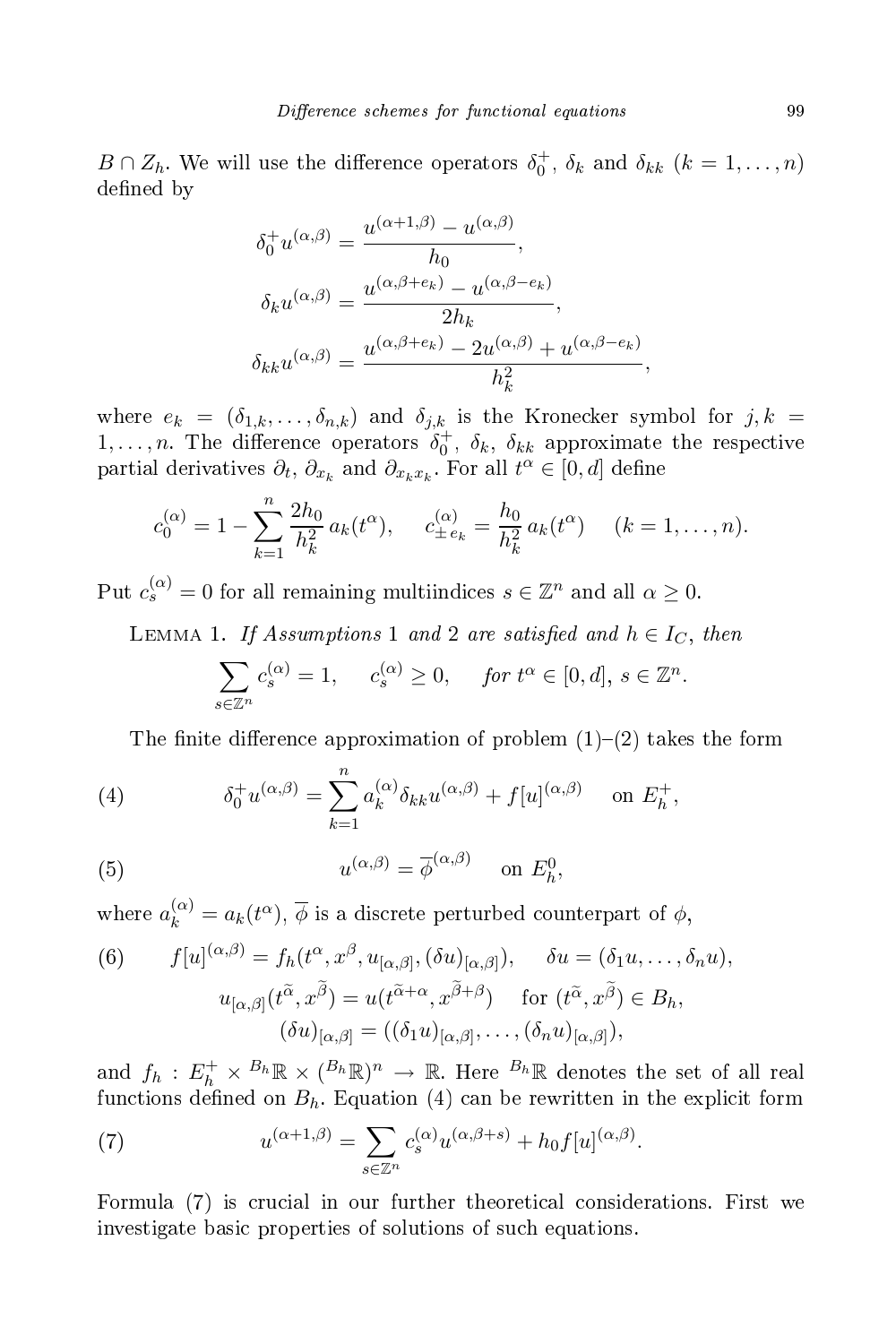1.2. Auxiliary statements

LEMMA 2. Suppose that Assumptions 1 and 2 are satisfied. If  $h \in I_C$ ,  $g: E_h^+ \to \mathbb{R}$  and  $u: \widetilde{E}_h \to \mathbb{R}$  satisfies the equation

(8) 
$$
u^{(\alpha+1,\beta)} = \sum_{s \in \mathbb{Z}^n} c_s^{(\alpha)} u^{(\alpha,\beta+s)} + h_0 g^{(\alpha,\beta)} \quad \text{on } E_h^+,
$$

then

(9) 
$$
||u||_{\infty}(\alpha+1) \le ||u||_{\infty}(0) + h_0 \sum_{\mu=0}^{\alpha} ||g||_{\infty}(\mu)
$$

$$
\le ||u||_{\infty}(0) + t^{\alpha+1} ||g||_{\infty}(\alpha),
$$

where  $||v||_{\infty}(\alpha) = \sup_{\tilde{\alpha} \leq \alpha, \beta \in \mathbb{Z}^n} |v^{(\tilde{\alpha}, \beta)}|$  for any discrete function  $(\alpha, \beta) \mapsto$  $v^{(\alpha,\beta)}$ , and there exists a unique representation of the solution

(10) 
$$
u^{(\alpha,\beta)} = \sum_{\eta \in \mathbb{Z}^n} \Gamma^{(\alpha,\beta,0,\eta)} u^{(0,\eta)} + h_0 \sum_{\zeta=1}^{\alpha} \sum_{\eta \in \mathbb{Z}^n} \Gamma^{(\alpha,\beta,\zeta,\eta)} g^{(\zeta-1,\eta)} \quad on \ E_h,
$$

where  $\Gamma^{(\alpha,\beta,\zeta,\eta)}$  is the discrete fundamental solution, determined by the reurren
e relations

(11) 
$$
I^{(\alpha,\beta,\alpha,\eta)} = \delta_{0,|\beta-\eta|},
$$

(12) 
$$
\Gamma^{(\alpha+1,\beta,\zeta,\eta)} = \sum_{s \in \mathbb{Z}^n} c_s^{(\alpha)} \Gamma^{(\alpha,\beta+s,\zeta,\eta)}, \quad 0 \le \zeta \le \alpha,
$$

where  $\delta_{0,|\beta-\eta|}$  is the Kronecker symbol.

Proof. It follows from (8) that

$$
|u^{(\alpha+1,\beta)}|\leq \sum_{s\in\mathbb{Z}^n}|c_s^{(\alpha)}u^{(\alpha,\beta+s)}|+h_0|g^{(\alpha,\beta)}|.
$$

By Lemma 1 we have the recurrence inequality

$$
||u||_{\infty}(\alpha+1) \le ||u||_{\infty}(\alpha) + h_0||g||_{\infty}(\alpha).
$$

This ompletes the proof of estimate (9).

Now we prove (10)–(12) by induction on  $\alpha$ . For  $\alpha = 0$ , (10) follows from (11), which is obvious. Assume that (10) holds for some  $\alpha \geq 0$ . It follows from (8), (10) and (12) that

$$
u^{(\alpha+1,\beta)} = \sum_{s \in \mathbb{Z}^n} c_s^{(\alpha)} \Biggl\{ \sum_{\eta \in \mathbb{Z}^n} \Gamma^{(\alpha,\beta+s,0,\eta)} u^{(0,\eta)} + h_0 \sum_{\zeta=1}^{\alpha} \sum_{\eta \in \mathbb{Z}^n} \Gamma^{(\alpha,\beta+s,\zeta,\eta)} g^{(\zeta-1,\eta)} \Biggr\} + h_0 g^{(\alpha,\beta)}
$$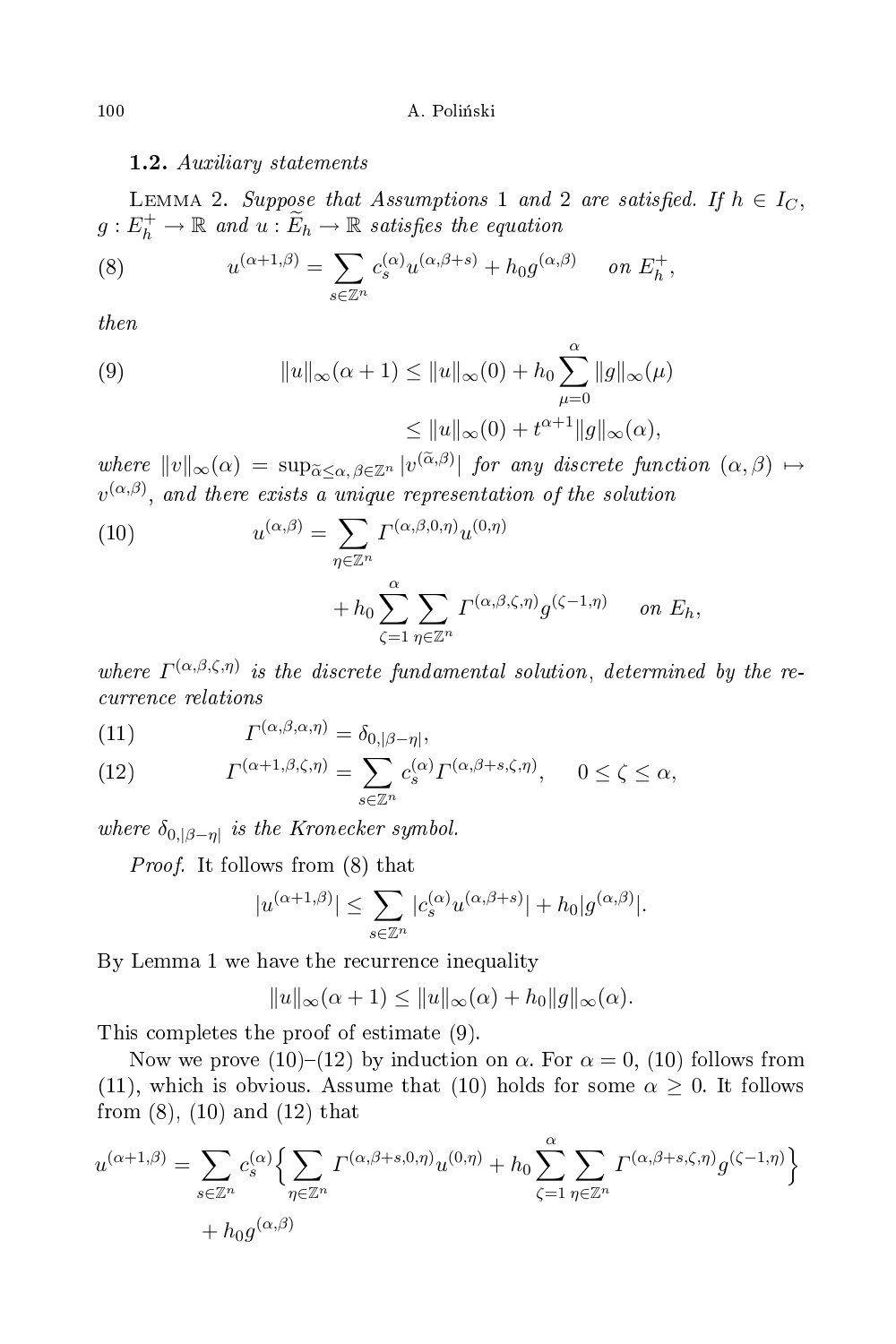Difference schemes for functional equations 101

$$
= \sum_{\eta \in \mathbb{Z}^n} u^{(0,\eta)} \sum_{s \in \mathbb{Z}^n} c_s^{(\alpha)} \Gamma^{(\alpha,\beta+s,0,\eta)} + h_0 \sum_{\zeta=1}^{\alpha} \sum_{\eta \in \mathbb{Z}^n} g^{(\zeta-1,\eta)} \sum_{s \in \mathbb{Z}^n} c_s^{(\alpha)} \Gamma^{(\alpha,\beta+s,\zeta,\eta)} + h_0 g^{(\alpha,\beta)}.
$$

Since this relation holds for arbitrary functions  $u^{(0,\eta)}$  and g, we have (12), and (10) for  $\alpha + 1$ . This completes the proof.

Remark 1. It follows from Lemma 2 that

$$
\Gamma^{(\alpha,\beta,\zeta,\eta)} = \sum_{s_1 \in \mathbb{Z}^n} \dots \sum_{s_{\alpha-\zeta} \in \mathbb{Z}^n} \prod_{i=1}^{\alpha-\zeta} c_{s_i}^{(\alpha-i)} \delta_{0,|\eta-\beta-\sum_{i=1}^{\alpha-\zeta} s_i|}.
$$

We now give further properties of the discrete fundamental solution. The following lemma is a simple onsequen
e of Lemma 1 and the re
urren
e relations  $(11)$  and  $(12)$ .

Lemma 3. Under the assumptions of Lemma 2 we have

(13) 
$$
\Gamma^{(\alpha,\beta,\zeta,\eta)} \geq 0, \quad \sum_{\eta \in \mathbb{Z}^n} \Gamma^{(\alpha,\beta,\zeta,\eta)} = 1
$$

for  $\alpha, \zeta = 0, 1, \ldots$  with  $\alpha \geq \zeta$  and  $\beta \in \mathbb{Z}^n$ .

To obtain a priori estimates of the difference operators for the fundamental solution we will use the following lemma. The symbol  $|r|$  stands for the integer part of  $r \in \mathbb{R}$ , i.e., the integer k such that  $k \leq r < k+1$ .

LEMMA 4. If  $0 < b \leq 1/2$ , then

$$
\sum_{k=0}^i \binom{i}{k} (1-2b)^{i-k} b^k \binom{k}{\lfloor k/2 \rfloor} \le \frac{1}{\sqrt{2b(i+1)}}.
$$

*Proof.* From a version of the Stirling formula [5] we have

$$
\sum_{k=0}^{i} {i \choose k} (1-2b)^{i-k} b^k {k \choose \lfloor k/2 \rfloor} \le \sum_{k=0}^{i} {i \choose k} (1-2b)^{i-k} b^k \frac{2^k}{\sqrt{k+1}}.
$$

By the S
hwarz inequality, we get

$$
\sum_{k=0}^{i} {i \choose k} (1-2b)^{i-k} b^k \frac{2^k}{\sqrt{k+1}}
$$
\n
$$
\leq \left(\sum_{k=0}^{i} {i \choose k} (1-2b)^{i-k} (2b)^k \frac{1}{k+1}\right)^{1/2} \left(\sum_{k=0}^{i} {i \choose k} (1-2b)^{i-k} (2b)^k\right)^{1/2}
$$
\n
$$
= \left(\sum_{k=0}^{i} {i \choose k} (1-2b)^{i-k} (2b)^k \frac{1}{k+1}\right)^{1/2}.
$$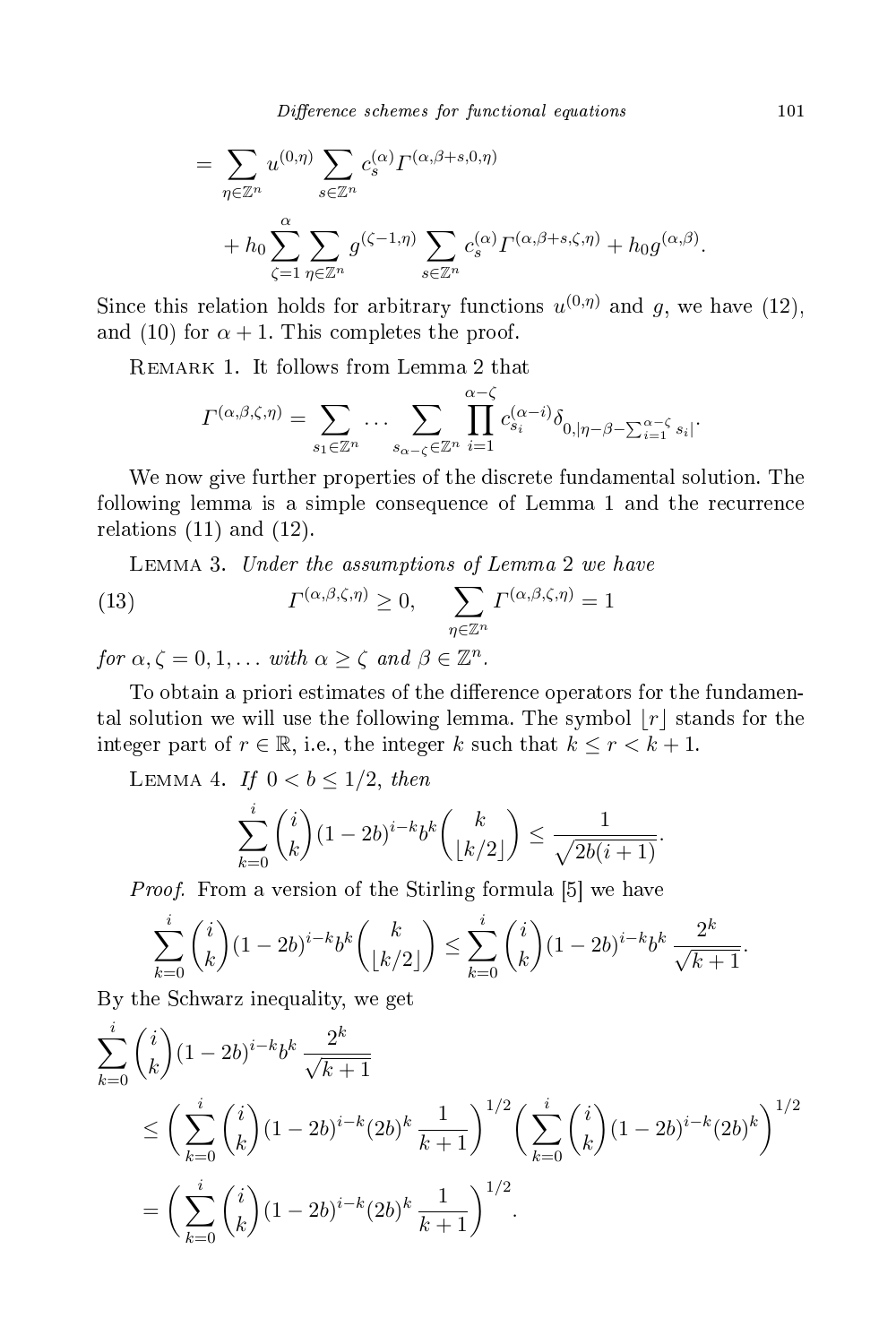Since

$$
\binom{i}{k} \frac{1}{k+1} = \binom{i+1}{k+1} \frac{1}{i+1},
$$

we have

$$
\sum_{k=0}^{i} {i \choose k} (1-2b)^{i-k} (2b)^k \frac{1}{k+1} \le \frac{1}{(i+1)2b} \sum_{k=0}^{i+1} {i+1 \choose k} (1-2b)^{i+1-k} (2b)^k
$$

$$
= \frac{1}{(i+1)2b}.
$$

Hen
e the assertion follows.

LEMMA 5. If Assumptions 1 and 2 are satisfied, and  $h \in I_C$ , then

$$
\sum_{\zeta=1}^{\alpha} \sum_{\eta \in \mathbb{Z}^n} | \varGamma^{(\alpha,\beta+e_j,\zeta,\eta)} - \varGamma^{(\alpha,\beta-e_j,\zeta,\eta)} | \leq 4 \frac{\sqrt{\alpha}}{\sqrt{2\varepsilon}}
$$

 $where$ 

$$
0 < \varepsilon = \min_{j=1,\dots,n,\,\alpha \ge 0} c_{+e_j}^{(\alpha)}.
$$

*Proof.* We prove this in three steps:

(a) some redu
tions and simpli
ations are made in

$$
\Delta\Gamma^{(\alpha,\zeta)} = \sum_{\eta \in \mathbb{Z}^n} | \Gamma^{(\alpha,\beta+e_j,\zeta,\eta)} - \Gamma^{(\alpha,\beta-e_j,\zeta,\eta)} |,
$$

- (b)  $\Delta \Gamma^{(\alpha,\zeta)}$  is shown to be an affine and decreasing function in the variables  $c_{\pm e}^{(\gamma)}$  $\sum_{\pm e_j}^{(\gamma)} (\zeta \leq \gamma < \alpha),$
- (
) the assertion of Lemma 5 is dedu
ed from Assumption 1 and Lem $ma<sub>4</sub>$ .

STEP (a). Without loss of generality we assume that  $j = 1$ , hence

$$
\Delta\Gamma^{(\alpha,\zeta)} = \sum_{\eta \in \mathbb{Z}^n} | \Gamma^{(\alpha,\beta+e_1,\zeta,\eta)} - \Gamma^{(\alpha,\beta-e_1,\zeta,\eta)} |.
$$

Thus from Remark 1 we have

$$
\Delta\Gamma^{(\alpha,\zeta)} = \sum_{\eta \in \mathbb{Z}^n} \Big| \sum_{s_1 \in \mathbb{Z}^n} \dots \sum_{s_{\alpha-\zeta} \in \mathbb{Z}^n} \prod_{i=1}^{\alpha-\zeta} c_{s_i}^{(\alpha-i)} \delta_{0,|\eta-\beta-e_1-\sum_{i=1}^{\alpha-\zeta} s_i|}
$$

$$
- \sum_{s_1 \in \mathbb{Z}^n} \dots \sum_{s_{\alpha-\zeta} \in \mathbb{Z}^n} \prod_{i=1}^{\alpha-\zeta} c_{s_i}^{(\alpha-i)} \delta_{0,|\eta-\beta+e_1-\sum_{i=1}^{\alpha-\zeta} s_i|} \Big|.
$$

Because each multiindex in  $\mathbb{Z}^n$  can be decomposed as  $me_1 + \eta$ , where  $\eta_1 = 0$ and  $m \in \mathbb{Z}$ , we rearrange the above formula as follows: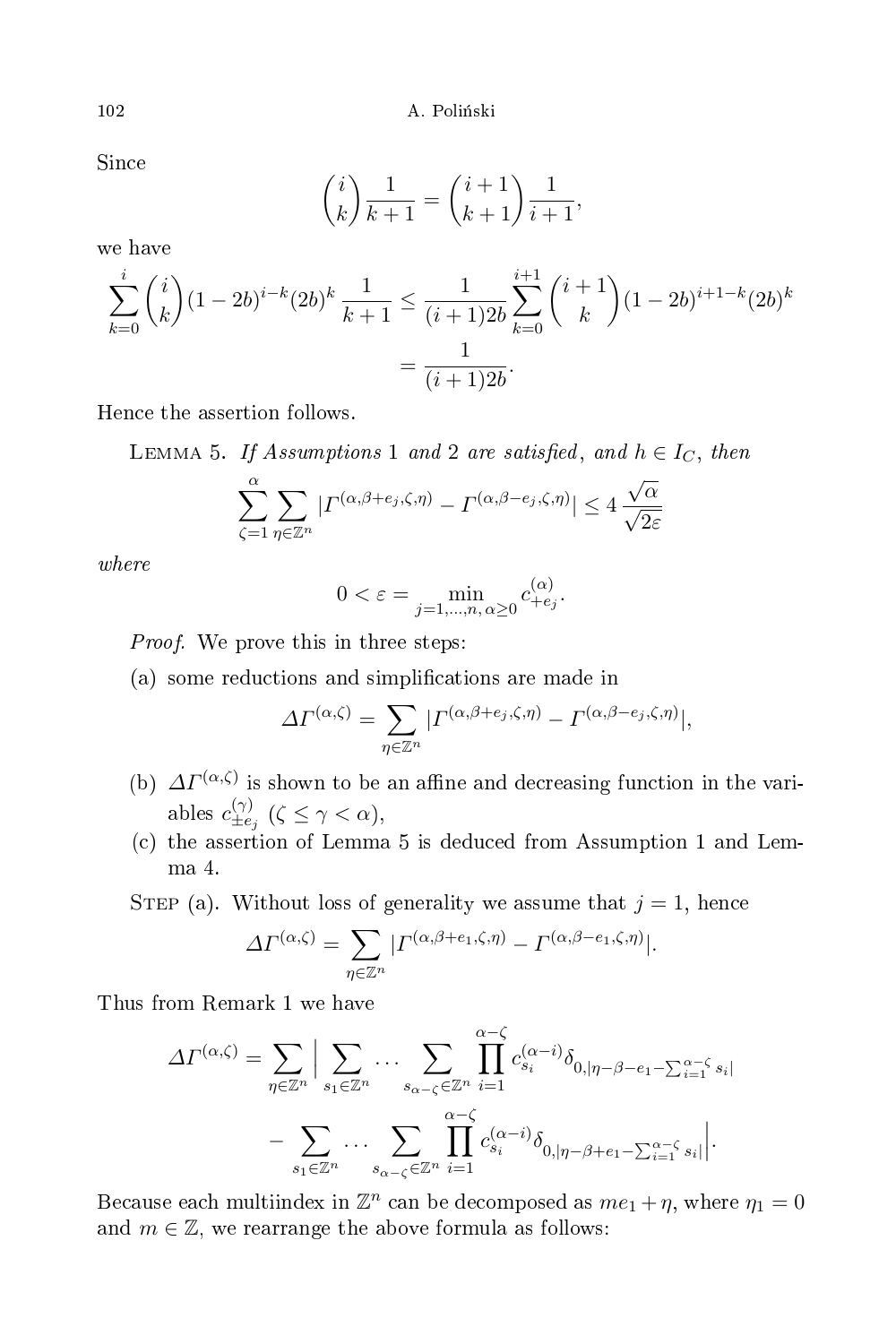(14)  $\Delta \Gamma^{(\alpha,\zeta)} =$ 

$$
\sum_{m \in \mathbb{Z}} \sum_{\eta \in \mathbb{Z}^n, \eta_1 = 0} \Big| \sum_{\sum_i s_i = (m+1)e_1 + \eta} \prod_{i=1}^{\alpha - \zeta} c_{s_i}^{(\alpha - i)} - \sum_{\sum_i s_i = (m-1)e_1 + \eta} \prod_{i=1}^{\alpha - \zeta} c_{s_i}^{(\alpha - i)} \Big|.
$$

Observe that

(15) 
$$
\sum_{\sum_{i} s_i = (m+1)e_1 + \eta} \prod_{i=1}^{\alpha - \zeta} c_{s_i}^{(\alpha - i)} - \sum_{\sum_{i} s_i = (m-1)e_1 + \eta} \prod_{i=1}^{\alpha - \zeta} c_{s_i}^{(\alpha - i)} \ge 0
$$

iff  $|m + 1| \le |m - 1|$ , i.e.,  $m \le 0$ . This follows from the fact that  $c_s^{(\gamma)} =$  $c_{-s}^{(\gamma)}$  $\frac{f(t)}{-s}$ . Thus for all  $m \leq 0$ , there is an injection from the set of multiindices  $(s_1, \ldots, s_{\alpha-\zeta})$  for which

$$
\sum_{i} s_i = (m-1)e_1 + \eta, \quad \eta_1 = 0
$$

to the set of multiindices  $(\bar{s}_1, \ldots, \bar{s}_{\alpha-\zeta})$  for which

$$
\sum_{i} \bar{s}_{i} = (m+1)e_1 + \eta, \quad \eta_1 = 0.
$$

A similar (reverse) injection can be found for all  $m > 0$ . The construction of the injection is based on a proper replacement of some coefficients  $c_{s_l}^{(\alpha-l)} = c_{+e_1}^{(\alpha-l)}$  $\sum_{i+e_1}^{(\alpha-l)}$  by  $c_{\bar{s}_l}^{(\alpha-l)} = c_{-e_1}^{(\alpha-l)}$  $\frac{a^{(n-1)}}{-e_1}$ . In the case of  $m=0$ , the above injection  $(s_1, \ldots, s_{\alpha-\zeta}) \mapsto (\overline{s}_1, \ldots, \overline{s}_{\alpha-\zeta})$  becomes a bijection. Hence by (14) and (15) we have

$$
\Delta\Gamma^{(\alpha,\zeta)} = \sum_{\eta \in \mathbb{Z}^n, \eta_1 = 0} \Big( \sum_{\substack{\sum_i s_i = -e_1 + \eta \\ \sum_i s_i = \eta}} \prod_{i=1}^{\alpha - \zeta} c_{s_i}^{(\alpha - i)} + \sum_{\substack{\sum_i s_i = \eta \\ \sum_i s_i = \eta}} \prod_{i=1}^{\alpha - \zeta} c_{s_i}^{(\alpha - i)} + \sum_{\substack{\sum_i s_i = \eta \\ \sum_i s_i = +e_1 + \eta}} \prod_{i=1}^{\alpha - \zeta} c_{s_i}^{(\alpha - i)} \Big),
$$

because all remaining terms cancel each other. Since  $c_{+e_1}^{(\gamma)} = c_{-e}^{(\gamma)}$  $-e_1$  we can rewrite the above formula as

(16) 
$$
\Delta \Gamma^{(\alpha,\zeta)} = 2 \sum_{\eta \in \mathbb{Z}^n, \eta_1 = 0} \Big( \sum_{\sum_i s_i = \eta} \prod_{i=1}^{\alpha - \zeta} c_{s_i}^{(\alpha - i)} + \sum_{\sum_i s_i = +e_1 + \eta} \prod_{i=1}^{\alpha - \zeta} c_{s_i}^{(\alpha - i)} \Big)
$$

or  $\Delta\Gamma^{(\alpha,\zeta)} = \Delta\Gamma_0^{(\alpha,\zeta)} + \Delta\Gamma_{+1}^{(\alpha,\zeta)}$ , where

(17) 
$$
\Delta\Gamma_m^{(\alpha,\zeta)} = 2 \sum_{\eta \in \mathbb{Z}^n, \eta_1 = 0} \sum_{\sum_i s_i = me_1 + \eta} \prod_{i=1}^{\alpha - \zeta} c_{s_i}^{(\alpha - i)}, \quad m \in \mathbb{Z}.
$$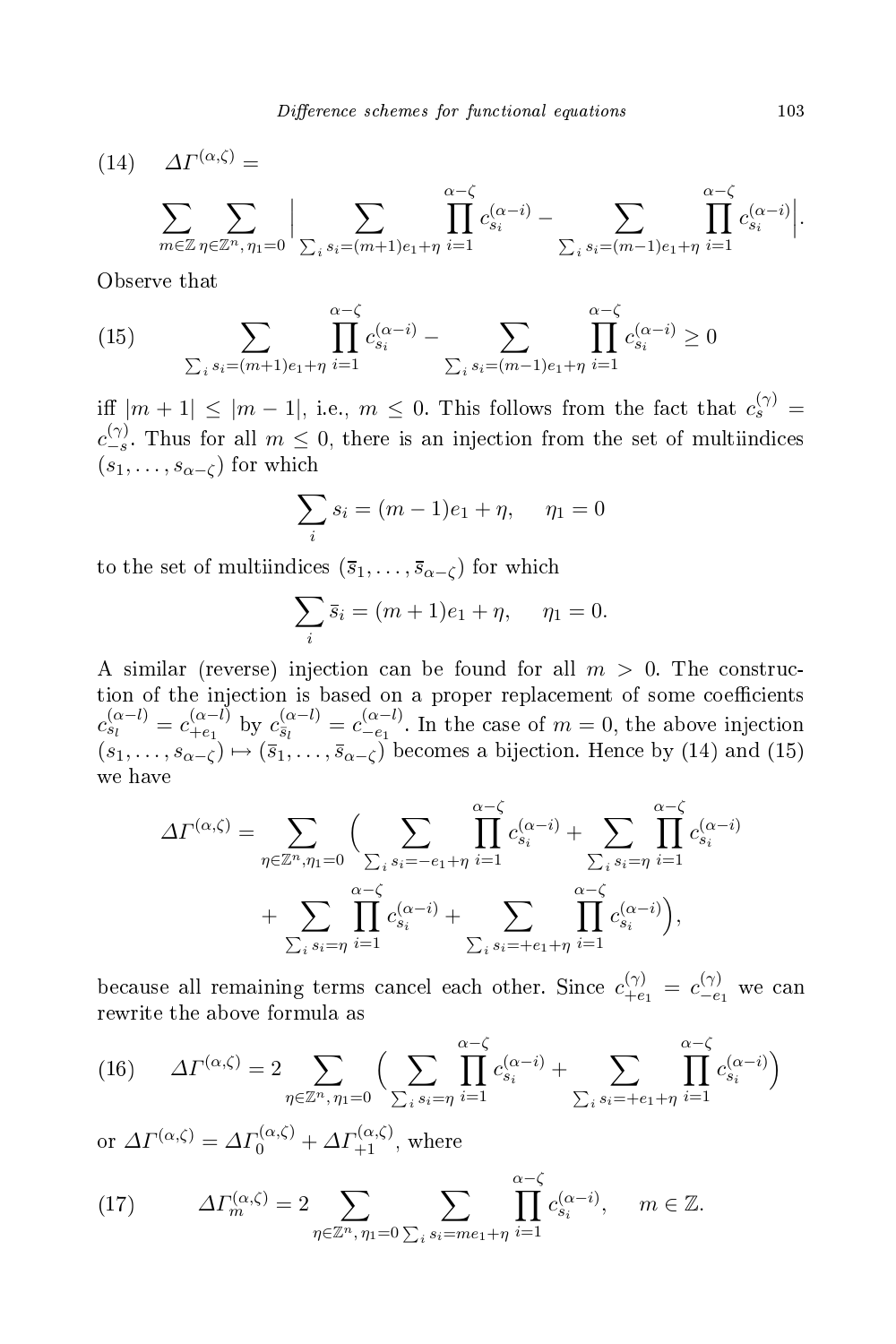Hence we have to consider only sequences  $(s_1, \ldots, s_{\alpha-\zeta})$  such that

(18) 
$$
\left(\sum_{i=1}^{\alpha-\zeta} s_i = 0 + \eta, \ \eta_1 = 0\right)
$$
 or  $\left(\sum_{i=1}^{\alpha-\zeta} s_i = +e_1 + \eta, \ \eta_1 = 0\right)$ .

The sequences will be classified according to the appearance of  $s_i = +e_1$ ,  $s_i = -e_1$  and other indices. Let  $J = \{1, ..., \alpha - \zeta\}$ . Denote by A and B any disjoint subsets of J whose cardinalities satisfy either  $#A = #B$  or  $#B = #A - 1.$  The set A is related to indices  $s = +e_1$ , while the set B to indices  $s = -e_1$ , so condition (18) is met. Since  $A \cap B = \emptyset$  and  $A \cup B \subset J$  it is obvious that  $2\#A \leq \#J+1$ . We have  $c_{+e_1}^{(\gamma)} = c_{-e_1}^{(\gamma)}$  and  $A \cap B = \emptyset$ , so it will cause no confusion if we use  $c_{\pm e_1}^{(\gamma)}$  instead of  $c_{+e_1}^{(\gamma)}$  and  $c_{-e_1}^{(\gamma)}$  to simplify some of the formulas. For any fixed  $k \in J$  and any  $(s_i)_{i \neq k}$ , the sum over  $s_k \in \mathbb{Z}^n$ ,  $s_k \neq \pm e_1$  (part of the sum over  $\eta$  in (16)), yields  $(1-2c_{\pm e_1}^{(\alpha-k)})\prod_{i\in J, i\neq k}c_{s_i}^{(\alpha-i)}$ . Thus we can represent  $\Delta\Gamma^{(\alpha,\zeta)}$  as follows:

(19) 
$$
\Delta \Gamma^{(\alpha,\zeta)} = 2 \sum_{\substack{A,B \subset J \\ A \cap B = \emptyset \\ \#A - \#B \in \{0,1\}}} \prod_{k \in A} c_{+e_1}^{(\alpha-k)} \prod_{k \in B} c_{-e_1}^{(\alpha-k)} \prod_{k \in J \setminus (A \cup B)} (1 - 2c_{\pm e_1}^{(\alpha-k)}).
$$

This finishes the proof of step (a).

STEP (b). It follows from (19) that  $\Delta\Gamma^{(\alpha,\zeta)}$  is an affine function with respect to  $c_{\pm e_1}^{(\alpha-k)}$  for all  $k \in J$ . Indeed, this is straightforward because k belongs either to A, B or  $J \setminus (A \cup B)$ . Now we show by induction on  $\alpha > \zeta$ that  $\Delta \Gamma^{(\alpha,\zeta)}$  is decreasing with respect to all arguments  $c_{\pm e_1}^{(\gamma)}$ . This is obvious for  $\alpha = \zeta + 1$  (see (16) for  $\Delta \Gamma^{(\zeta+1,\zeta)}$ ). Assume that  $\Delta \Gamma^{(\alpha,\zeta)}$  decreases in all  $c_{\pm e_1}^{(\gamma)}$ . We will prove it for  $\Delta \Gamma^{(\alpha+1,\zeta)}$ . It suffices to consider  $c_{\pm e_1}^{(\alpha)}$ , because the proof for arbitrary  $\zeta \leq \gamma \leq \alpha$  is analogous. We will show that

(20) 
$$
\Delta \Gamma^{(\alpha,\zeta)}(1-c_{\pm e_1}^{(\alpha)}) \leq \Delta \Gamma^{(\alpha+1,\zeta)} \leq \Delta \Gamma^{(\alpha,\zeta)} - c_{\pm e_1}^{(\alpha)} \prod_{i \in J} (1-2c_{\pm e_1}^{(\alpha-i)}),
$$

i.e.,  $\Delta \Gamma^{(\alpha+1,\zeta)}$  is an affine function, bounded by two affine decreasing func-

tions with the same value at 0. Thus  $\Delta \Gamma^{(\alpha+1,\zeta)}$  is decreasing in  $c_{\pm e_1}^{(\alpha)}$ .<br>Now we prove (20). By multiplying  $c_s^{(\alpha)}$  by appropriate  $\Delta \Gamma_m^{(\alpha,\zeta)}$  (see (17) and (18)) and summing them over  $s \in \mathbb{Z}^n$ , we get the recurrence formula for  $\Lambda\varGamma^{(\alpha+1,\zeta)}.$ 

(21) 
$$
\Delta \Gamma^{(\alpha+1,\zeta)} = (1 - c_{+e_1}^{(\alpha)} - c_{-e_1}^{(\alpha)}) \Delta \Gamma_0^{(\alpha,\zeta)} + c_{+e_1}^{(\alpha)} \Delta \Gamma_0^{(\alpha,\zeta)} + c_{-e_1}^{(\alpha)} \Delta \Gamma_{+2}^{(\alpha,\zeta)} + (1 - c_{+e_1}^{(\alpha)} - c_{-e_1}^{(\alpha)}) \Delta \Gamma_{+1}^{(\alpha,\zeta)} + c_{+e_1}^{(\alpha)} \Delta \Gamma_{-1}^{(\alpha,\zeta)} + c_{-e_1}^{(\alpha)} \Delta \Gamma_{+1}^{(\alpha,\zeta)} = \Delta \Gamma^{(\alpha,\zeta)} - c_{\pm e_1}^{(\alpha)} (\Delta \Gamma_0^{(\alpha,\zeta)} - \Delta \Gamma_{+2}^{(\alpha,\zeta)}).
$$

By omitting in (21) the nonnegative terms  $c_{-e_1}^{(\alpha)} \Delta \Gamma_{+1}^{(\alpha,\zeta)}$  and  $c_{-e_1}^{(\alpha)} \Delta \Gamma_{+2}^{(\alpha,\zeta)}$ , we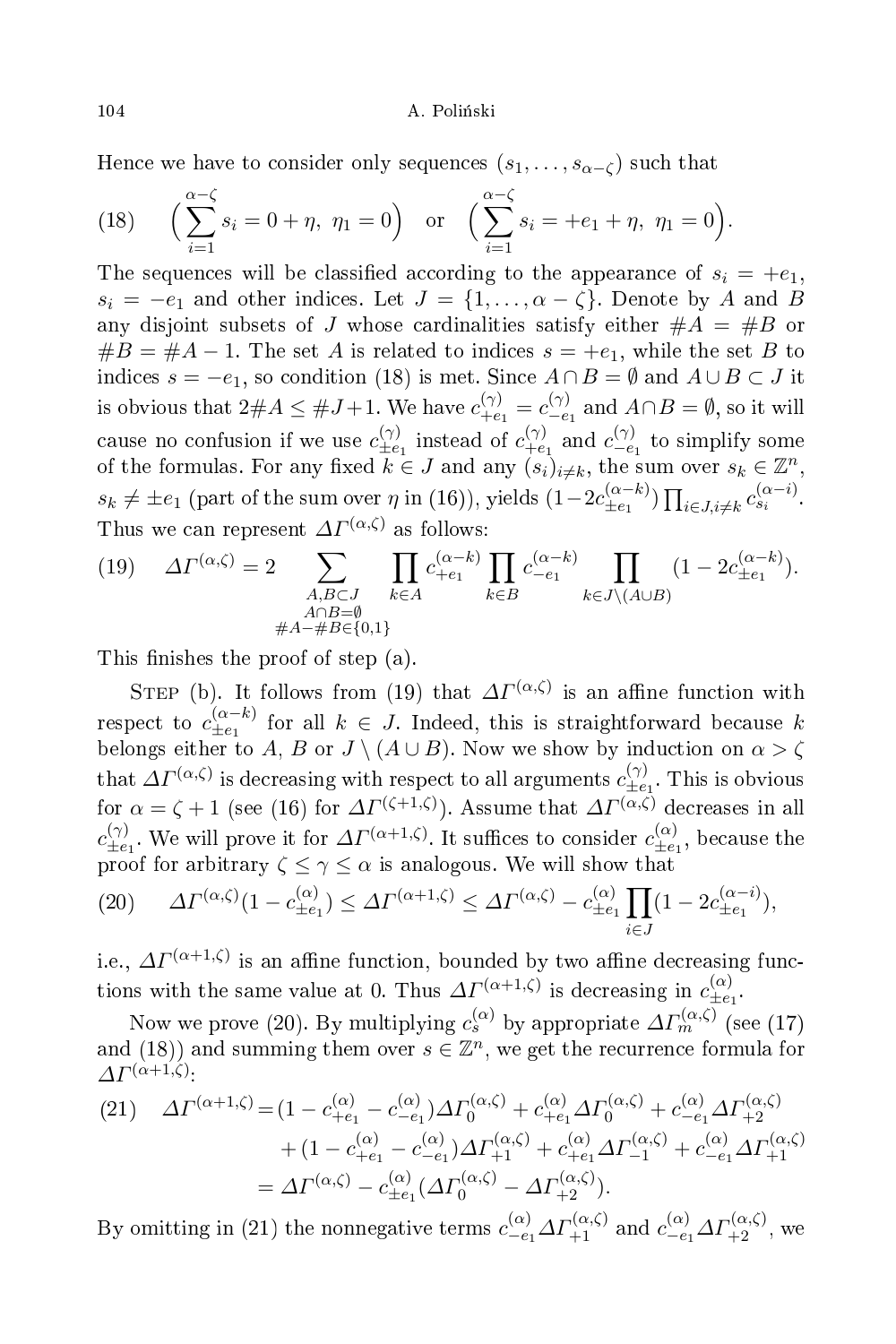get the lower bound in (20). Since  $\Delta\Gamma_0^{(\alpha,\zeta)}$  contains sequences of coefficients without any indices  $s_i = \pm e_1$ , which sum to  $\prod_{i \in J} (1 - 2c_{\pm e_1}^{(\alpha - i)})$ , we get the  $(\mathfrak{t}^{\alpha-\iota}_{\pm e_1}),$  we get the stronger version of (15), namely  $\Delta\Gamma_0^{(\alpha,\zeta)} \geq \Delta\Gamma_{+2}^{(\alpha,\zeta)} + \prod_{i \in J} (1 - 2c_{\pm e_1}^{(\alpha-i)})$  $(\mathfrak{t}^{\alpha-i}_{\pm e_1})$ . This gives the upper bound in  $(20)$ . This finishes the proof of  $(b)$ .

STEP (c). It follows from Assumption 1 that  $c_{\pm e_1}^{(\gamma)} \geq \varepsilon > 0$ . From step (b) and formula (19) we have the inequality

$$
\Delta\Gamma^{(\alpha,\zeta)} \le 2 \sum_{\substack{A,B \subset J \\ A \cap B = \emptyset \\ \#A - \#B \in \{0,1\}}} \prod_{k \in A \cup B} \varepsilon \prod_{k \in J \setminus (A \cup B)} (1 - 2\varepsilon).
$$

Let  $i = \#(A \cup B)$ . Observe that  $0 \leq i \leq \alpha - \zeta$ . Thus by basic combinatorics we have

$$
\Delta \Gamma^{(\alpha,\zeta)} \leq 2\sum_{i=0}^{\alpha-\zeta} \binom{\alpha-\zeta}{i} \binom{i}{\lfloor i/2 \rfloor} (1-2\varepsilon)^{\alpha-\zeta-i} \varepsilon^i.
$$

Applying Lemma 4, we get

(22) 
$$
\Delta \Gamma^{(\alpha,\zeta)} \leq 2 \frac{1}{\sqrt{2\varepsilon(\alpha - \zeta + 1)}}.
$$

Finally, summing over  $\zeta$  in (22) yields

$$
\sum_{\zeta=1}^{\alpha} \sum_{\eta \in \mathbb{Z}^n} | \Gamma^{(\alpha,\beta+e_1,\zeta,\eta)} - \Gamma^{(\alpha,\beta-e_1,\zeta,\eta)} | \leq 4 \frac{\sqrt{\alpha}}{\sqrt{2\varepsilon}}.
$$

Hen
e the proof of Lemma 5 is omplete.

Now from Lemmas 2, 3 and 5 we get

Corollary 1.

$$
|\delta_j u^{(\alpha+1,\beta)}| \le ||\delta_j u||_{\infty}(0) + C_j \frac{\sqrt{2t^{\alpha+1}}}{\sqrt{\varepsilon}} ||g||_{\infty}(\alpha).
$$

2. Stability and convergence. The *defect* of scheme  $(4)$ – $(5)$  will be defined by

$$
\Theta[u,h]^{(\alpha,\beta)} = \delta_0^+ u^{(\alpha,\beta)} - \sum_{k=1}^n a_k^{(\alpha)} \delta_{kk} u^{(\alpha,\beta)} - f[u]^{(\alpha,\beta)}.
$$

If  $\Theta[u,h]^{(\alpha,\beta)}\equiv 0$ , then  $\{u^{(\alpha,\beta)}\}$  is a solution of scheme (4)–(5). We formulate sufficient consistency and stability conditions. All supremum norms will be denoted by  $\|\cdot\|_{\infty}$ .

ASSUMPTION 3. There are constants  $L_1, L_2 \in \mathbb{R}_+$  such that

$$
|f_h(t, x, p, q) - f_h(t, x, \widetilde{p}, \widetilde{q})| \le L_1 ||p - \widetilde{p}||_{\infty} + L_2 ||q - \widetilde{q}||_{\infty}
$$
  
for all  $(t, x, p, q), (t, x, \widetilde{p}, \widetilde{q}) \in E_h^+ \times B_h \mathbb{R} \times (B_h \mathbb{R})^n$ .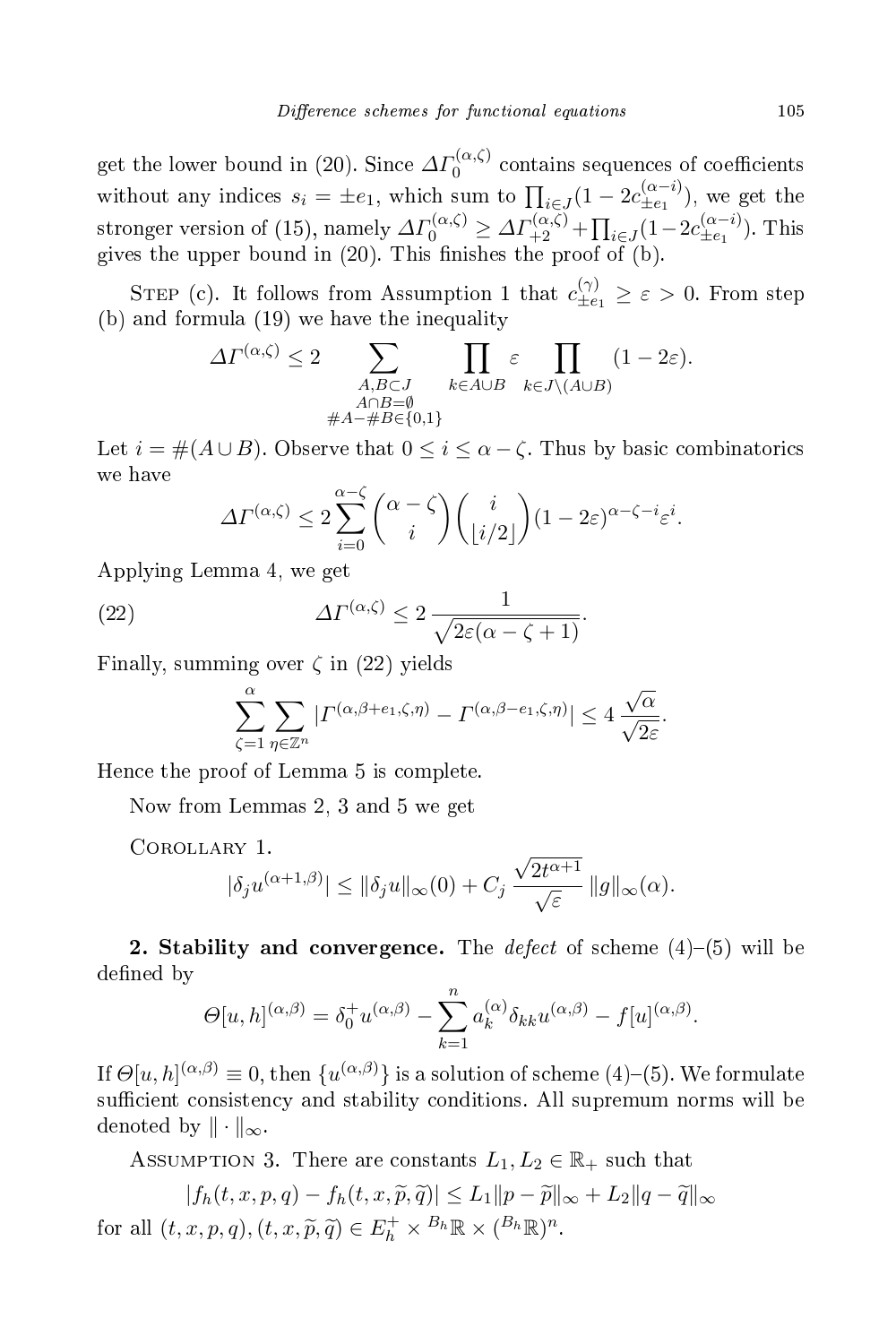The above assumption is similar to the third part of Assumption  $H[f_h, \sigma_h]$ in  $[2]$ .

Assumption 4. The discrete function  $f_h = f[u]^{(\alpha,\beta)}$  (see (6)) satisfies

$$
|f_h(t^{\alpha}, x^{\beta}, u_{[\alpha, \beta]}, (\delta u)_{[\alpha, \beta]}) - f(t^{\alpha}, x^{\beta}, u_{(t^{\alpha}, x^{\beta})}, (\partial_x u)_{(t^{\alpha}, x^{\beta})})| \leq C ||h||_{\infty}
$$

for all  $(t^{\alpha}, x^{\beta}) \in E_h^+$  $\hat{a}_h^+$ , with a constant C depending on  $u, \partial_{x_1} u, \ldots, \partial_{x_n} u,$ where  $u: E_0 \cup E \to \mathbb{R}$ .

It can be shown (see [3]) that there exists an interpolation operator  $T_h$ such that  $T_h w \in C(B, \mathbb{R})$  for arbitrary  $w : B_h \to \mathbb{R}$ , and there exist constants  $\check{C}, \overline{C} > 0$  such that

$$
|T_h(v_{|B_h})(t,x) - v(t,x)| \leq \check{C} ||h||_{\infty} \quad \text{ for } v \in C^1(B)
$$

and

$$
||T_hw - T_h\overline{w}||_{\infty} \le \overline{C}||w - \overline{w}||_{\infty}
$$
 for  $w, \overline{w}: B_h \to \mathbb{R}$ .

If we define

$$
f_h(t, x, p, q) = f(t, x, T_h p, T_h q)
$$

for  $(t, x, p, q) \in E_h^+ \times B_h \mathbb{R} \times (B_h \mathbb{R})^n$ , then Assumption 4 is satisfied, provided that  $f = f(t, x, p, q)$  fulfills the Lipschitz condition with respect to p, q and  $u \in C^2(E_0 \cup E, \mathbb{R}).$ 

ASSUMPTION 5. There exists a unique solution  $u \in C^{2,3}(E_0 \cup E,\mathbb{R})$  of the Cau
hy problem (1), (2).

LEMMA 6 (consistency). Suppose that Assumptions 4 and 5 are satisfied and  $\|\phi^{(\alpha,\beta)}-\overline{\phi}^{(\alpha,\beta)}\|_{\infty}\to 0$  as  $\|h\|_{\infty}\to 0$ . Then scheme (4), (5) is consistent with the Cauchy problem (1), (2) on its solution  $u \in C^{2,3}(E_0 \cup E,\mathbb{R})$ .

*Proof.* The consistency is obtained by using the Taylor expansions at nodal points (an analogous result was proved in  $[6]$ ).

LEMMA 7 (stability). If  $u, v : \widetilde{E}_h \to \mathbb{R}$  and Assumption 3 is satisfied, and

$$
|u^{(\alpha,\beta)} - v^{(\alpha,\beta)}| \leq \check{C} ||h||_{\infty} \quad \text{on } E_h^0,
$$
  

$$
|\delta_j(u - v)^{(\alpha,\beta)}| \leq \widetilde{C} ||h||_{\infty} \quad \text{on } E_h^0, j = 1, ..., n,
$$
  

$$
\Theta[u, h]^{(\alpha,\beta)} = 0, \quad |\Theta[v, h]^{(\alpha,\beta)}| \leq \overline{C} ||h||_{\infty} \quad \text{on } E_h^+,
$$
  

$$
L_1 d + \widehat{C} \sqrt{2/\varepsilon} \sqrt{d} L_2 < 1, \quad \text{where } \quad \widehat{C} = \max_{j \in \{1, ..., n\}} C_j
$$

then

$$
\sup_{\alpha,\beta} \|(u^{(\alpha,\beta)} - v^{(\alpha,\beta)}, \delta(u-v)^{(\alpha,\beta)})\|_{\infty} \to 0 \quad \text{as } \|h\|_{\infty} \to 0.
$$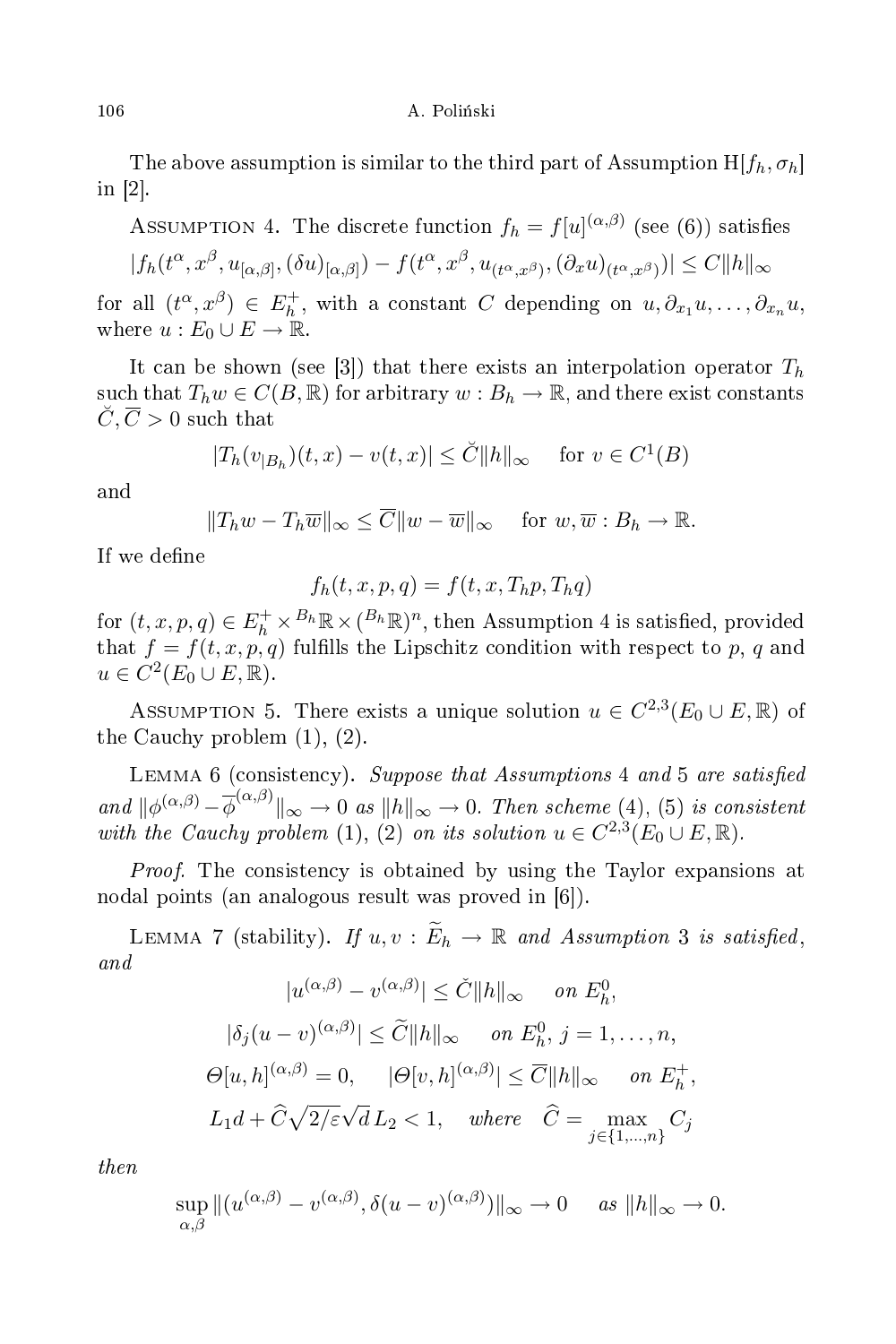*Proof.* Set  
\n
$$
\omega^{(\alpha,\beta)} = u^{(\alpha,\beta)} - v^{(\alpha,\beta)}, \quad \gamma^{(\alpha,\beta)} = f[u]^{(\alpha,\beta)} - f[v]^{(\alpha,\beta)} - \Theta[v,h]^{(\alpha,\beta)}.
$$

From Lemma 2 and Corollary 1 it follows that

$$
\|\omega\|_{\infty}(\alpha+1) \le \|\omega\|_{\infty}(0) + t^{\alpha+1} \|\gamma\|_{\infty}(\alpha)
$$
  
\$\le \|\omega\|\_{\infty}(0) + t^{\alpha+1} \{L\_1\|\omega\|\_{\infty}(\alpha) + L\_2 \|\delta\omega\|\_{\infty}(\alpha) \} + t^{\alpha+1} \overline{C} \|h\|\_{\infty}\$

and

$$
\|\delta\omega\|_{\infty}(\alpha+1) \leq \|\delta\omega\|_{\infty}(0) + \hat{C}\sqrt{2/\varepsilon}\sqrt{t^{\alpha+1}} \|\gamma\|_{\infty}(\alpha)
$$
  

$$
\leq \|\delta\omega\|_{\infty}(0) + \hat{C}\sqrt{2/\varepsilon}\sqrt{t^{\alpha+1}} \{L_1\|\omega\|_{\infty}(\alpha) + L_2\|\delta\omega\|_{\infty}(\alpha)\}
$$
  

$$
+ \overline{C}\hat{C}\sqrt{2/\varepsilon}\sqrt{t^{\alpha+1}} \|\hbar\|_{\infty}.
$$

Observe that

$$
L_1 t^{\alpha+1} + \widehat{C} \sqrt{2/\varepsilon} \sqrt{t^{\alpha+1}} L_2 \le \kappa < 1 \quad \text{ for } 0 \le t^{\alpha+1} \le d,
$$
  
where  $\kappa := L_1 d + \widehat{C} \sqrt{2/\varepsilon} \sqrt{d} L_2$ . If we set

$$
\zeta^{(\alpha)} = L_1 \|\omega\|_{\infty}(\alpha) + L_2 \|\delta\omega\|_{\infty}(\alpha),
$$

then

$$
\label{eq:zeta} \begin{split} \zeta^{(\alpha+1)} \leq \zeta^{(0)} + (L_1 t^{\alpha+1} + \widehat{C} \sqrt{2/\varepsilon} \sqrt{t^{\alpha+1}} \, L_2) \zeta^{(\alpha)} \\ + (L_1 t^{\alpha+1} + \widehat{C} \sqrt{2/\varepsilon} \sqrt{t^{\alpha+1}} \, L_2) \overline{C} \|h\|_\infty. \end{split}
$$

Hen
e

$$
\|\zeta\|_{\infty} \leq \frac{1}{1-\kappa} \left( \widetilde{C} \|h\|_{\infty} + \widetilde{C} \|h\|_{\infty} \right) + \frac{\kappa}{1-\kappa} \overline{C} \|h\|_{\infty}.
$$

Thus  $\|\zeta\|_{\infty}$  tends to 0 as  $\|h\|_{\infty} \to 0$ , which means that so do  $\|\omega\|_{\infty}$  and  $\|\delta\omega\|_{\infty}$ .

THEOREM 1 (convergence). Suppose that Assumptions 3-5 are satisfied,  $L_1d + \widehat{C}\sqrt{2/\varepsilon}\sqrt{d} L_2 < 1$  and

(23) 
$$
\|(\phi^{(\alpha,\beta)}-\overline{\phi}^{(\alpha,\beta)},\delta(\phi-\overline{\phi})^{(\alpha,\beta)}\|_{\infty}=O(\|h\|_{\infty}).
$$

Then the solutions of scheme  $(4)$ ,  $(5)$  converge to the unique solution of the  $differential-functional problem (1), (2).$ 

Proof. The assertion follows from Lemmas 6 and 7.

REMARK 2. The assumption on the class of the solution of  $(1)$ ,  $(2)$  in Lemma 6 and Assumption 5 can be weakened to  $C^{1,2}$ , but in that case we get in Theorem 1 only  $\|\zeta\|_{\infty} = o(1)$  instead of  $\|\zeta\|_{\infty} = O(\|h\|_{\infty})$ . If we assume class  $C^{2,4}$  and the estimate by  $O(||h||^2_{\infty})$  in Assumption 4 and (23), then we get  $\|\zeta\|_{\infty} = O(h_0 + \|h'\|_{\infty}^2) = O(\|h'\|_{\infty}^2)$  (see [3]).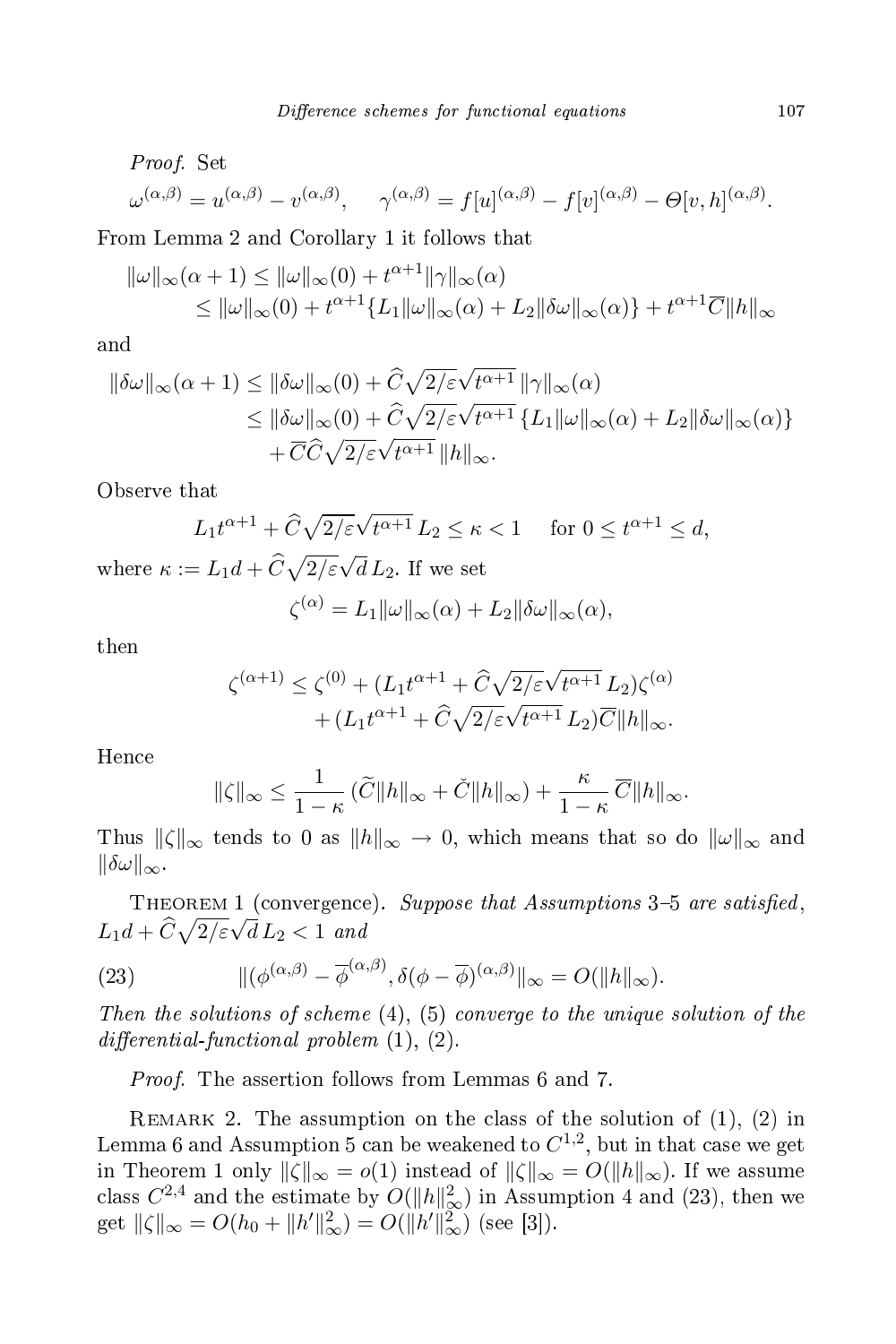**3. Numerical experiments.** Fix  $n = 2$  and consider the equations

(24) 
$$
\partial_t u(t, x_1, x_2) - \sum_{k=1}^2 a_k(t) \partial_{x_k x_k} u(t, x_1, x_2) = f_1(t, x_1, x_2),
$$

(25) 
$$
\partial_t u(t, x_1, x_2) - \sum_{k=1}^2 a_k(t) \partial_{x_k x_k} u(t, x_1, x_2)
$$

$$
= \sin(u(t, x_1 + \sin(x_1), x_2)) + f_2(t, x_1, x_2),
$$

(26) 
$$
\partial_t u(t, x_1, x_2) - \sum_{k=1}^2 a_k(t) \partial_{x_k x_k} u(t, x_1, x_2)
$$

$$
= \sin\left(\int\limits_{x_1-1}^{x_1+1} u(t,s,x_2)\,ds\right) + f_3(t,x_1,x_2),
$$

(27) 
$$
\partial_t u(t, x_1, x_2) - \sum_{k=1}^2 a_k(t) \partial_{x_k x_k} u(t, x_1, x_2)
$$
  
=  $\sin(\partial_{x_1} u(t, x_1, x_2)) + f_4(t, x_1, x_2),$ 

(28) 
$$
\partial_t u(t, x_1, x_2) - \sum_{k=1}^2 a_k(t) \partial_{x_k x_k} u(t, x_1, x_2)
$$
  
=  $\sin(\partial_{x_1} u(t, x_1 + \sin(x_1), x_2)) + f_5(t, x_1, x_2),$ 

(29) 
$$
\partial_t u(t, x_1, x_2) - \sum_{k=1}^2 a_k(t) \partial_{x_k x_k} u(t, x_1, x_2)
$$

$$
= \sin(\partial_{x_1} u(t - \tau_0, x_1, x_2)) + f_6(t, x_1, x_2),
$$

(30) 
$$
\partial_t u(t, x_1, x_2) - \sum_{k=1}^2 a_k(t) \partial_{x_k x_k} u(t, x_1, x_2)
$$

$$
= \sin(u(t - \tau_0, x_1, x_2)) + f_7(t, x_1, x_2),
$$

(31) 
$$
\partial_t u(t, x_1, x_2) - \sum_{k=1}^2 a_k(t) \partial_{x_k x_k} u(t, x_1, x_2)
$$

$$
= \sin\left(\int_{t-\tau_0}^t \int_{x_1-1}^{x_1+1} u(s, z, x_2) dz ds\right) + f_8(t, x_1, x_2).
$$

Consider two sample functions  $(a_1(t), a_2(t))$ :

• case I:  $a_1(t) = a_2(t) = 2 + \sin(t)$ , • case II:  $a_1(t) = a_2(t) = \begin{cases} 1+t, & t \in [0,0.5), \\ 2-t, & t \in [0, 5, 1]. \end{cases}$  $2-t, \quad t \in [0.5, 1].$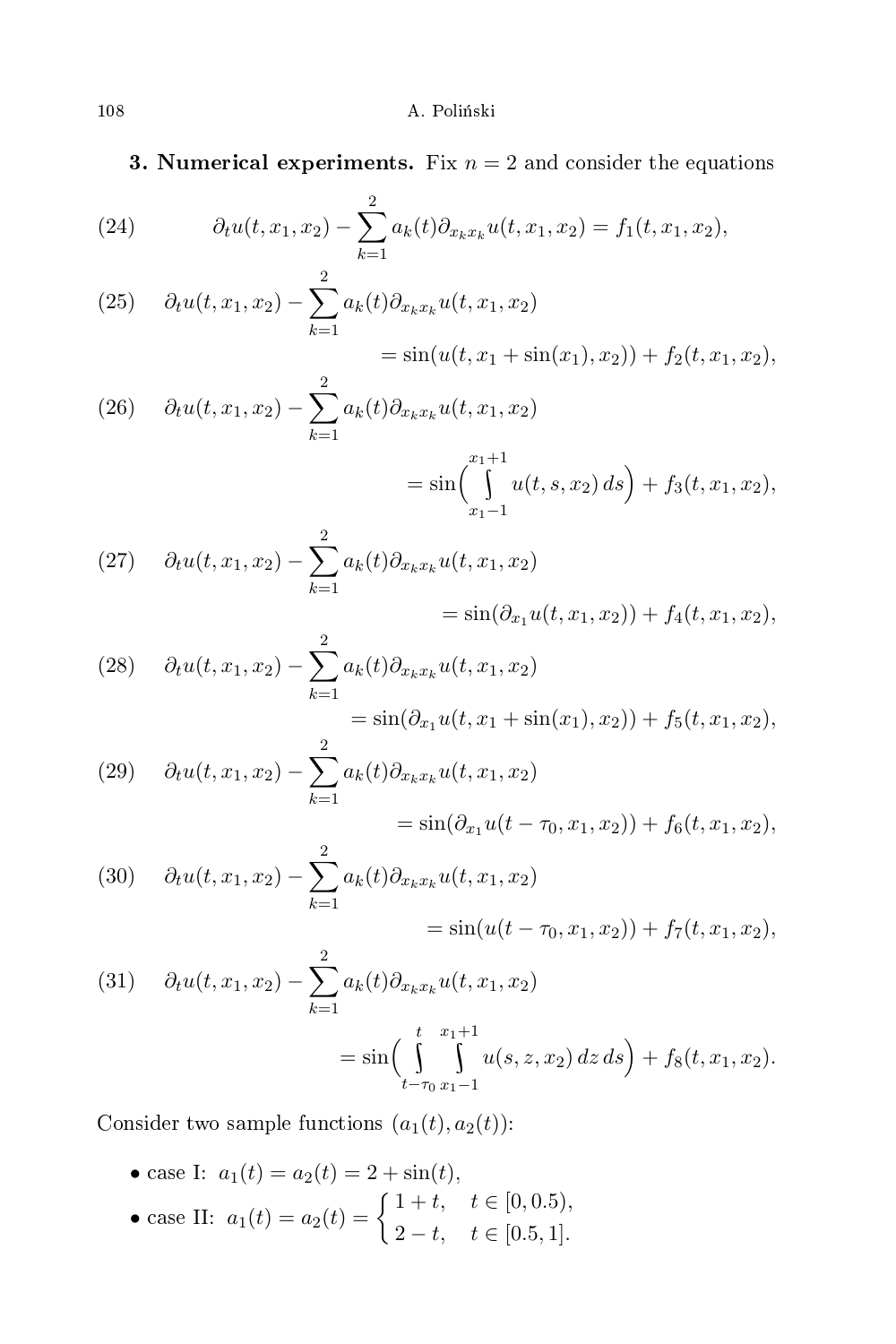We have performed numerical experiments for equations  $(24)$ – $(31)$  in both cases. The results have been compared with the prescribed solution both ases. The results have been ompared with the pres
ribed solution

$$
u(t, x, y) = \cos(t\sin(t + x_1 + x_2)).
$$

The right-hand sides  $f_1(t, x_1, x_2), \ldots, f_8(t, x_1, x_2)$  are defined so as to make  $u$  a solution. Since the computations require a large amount of time and computer memory (especially for small  $h_0$ ), the domain considered in the computations is restricted to  $[0,1] \times [-11,11]^2$  with boundary values equal to the initial values at  $t = 0$ . This may cause large errors near the boundary, so we present the maximal errors on a smaller domain, namely  $[0, 1] \times [-1, 1]^2$ . The maximal errors on  $[0,1] \times [-1,1]^2$  are presented in Tables 1–2 and 3–4, respectively. The errors for analogous tests on a smaller domain, e.g.  $[0, 1] \times [-6, 6]^2$ turn out to be larger than those listed above. All numerical experiments confirm convergence of a discrete function to the exact solution.

**Acknowledgements.** We are grateful to the reviewer for his valuable remarks, whi
h improved the entire paper.

| $\overline{\widetilde{h}}$ | 1/5        |          | 1/10     |          | 1/20       |            |
|----------------------------|------------|----------|----------|----------|------------|------------|
| $t$ interval               | [0, 0.5]   | [0, 1]   | [0, 0.5] | [0, 1]   | [0, 0.5]   | [0, 1]     |
| (24)                       | 1.06e 03   | 3.85e 03 | 2.66e 04 | 9.58e 04 | 6.66e.05   | 2.41e-04   |
| (25)                       | 1.14e 03   | 4.20e.03 | 2.85e 04 | 1.05e.03 | 7.13e 05   | 2.63e 04   |
| (26)                       | 9.87e 04   | 3.66e 03 | 2.47e 04 | 9.11e 04 | 6.19e 05   | 2.29e 04   |
| (27)                       | $1.09e$ 03 | 3.88e 03 | 2.73e 04 | 9.79e 04 | 6.86e 05   | 2.45e-04   |
| (28)                       | 1.15e 03   | 3.96e 03 | 2.89e 04 | 9.85e 04 | $7.20e-05$ | $2.50e-04$ |
| $(29)(\tau_0=0.5)$         | 1.06e 03   | 3.83e 03 | 2.66e 04 | 9.53e 04 | 6.66e 05   | 2.39e 04   |
| $(29)(\tau_0=0.25)$        | 1.06e 03   | 3.77e 03 | 2.66e 04 | 9.39e.04 | 6.66e 05   | 2.36e-04   |
| $(30)$ $(\tau_0 = 0.5)$    | 1.06e.03   | 3.81e 03 | 2.66e 04 | 9.49e.04 | 6.66e 05   | 2.38e 04   |
| $(30)(\tau_0=0.25)$        | 1.06e.03   | 3.76e 03 | 2.65e 04 | 9.35e.04 | 6.64e 05   | 2.35e-04   |
| $(31)$ $(\tau_0 = 0.5)$    | 8.41e 04   | 1.73e 03 | 2.11e 04 | 4.35e 04 | 5.30e 05   | 1.09e-04   |
| $(31)$ $(\tau_0 = 0.25)$   | 8.42e 04   | 1.73e 03 | 2.11e 04 | 4.36e 04 | 5.30e 05   | 1.09e-04   |

**Table 1.** The maximal error on  $[0,1] \times [-1,1]^2$ ,  $\widetilde{h} = h_1 = h_2 = 1/n$  and  $h_0 = 1/(12n^2+1)$ 

**Table 2.** The maximal error for  $u_x(t, x, y)$  with the same parameters as in Table 1

| $\overline{\widetilde{h}}$ | 1/5                                                               |                   | 1/10                                         |  | 1/20     |          |
|----------------------------|-------------------------------------------------------------------|-------------------|----------------------------------------------|--|----------|----------|
| $t$ interval               | [0, 0.5]                                                          | [0, 1]            | $[0, 0.5]$ $[0, 1]$                          |  | [0, 0.5] | [0, 1]   |
| (27)                       | 2.02e.03                                                          | 7.20e 03          | 5.08e-04 1.80e-03                            |  | 1.28e-04 | 4.50e-04 |
| (28)                       |                                                                   | 2.30e 03 7.98e 03 | $5.85e~04$ 2.02e 03 1.47e 04                 |  |          | 5.06e-04 |
| $(29)(\tau_0=0.5)$         |                                                                   |                   | 2.02e 03 7.13e 03 5.06e 04 1.78e 03 1.27e 04 |  |          | 4.45e-04 |
| $(29)(\tau_0=0.25)$        | $2.01e-03$ $7.27e-03$ $5.05e-04$ $1.81e-03$ $1.26e-04$ $4.54e-04$ |                   |                                              |  |          |          |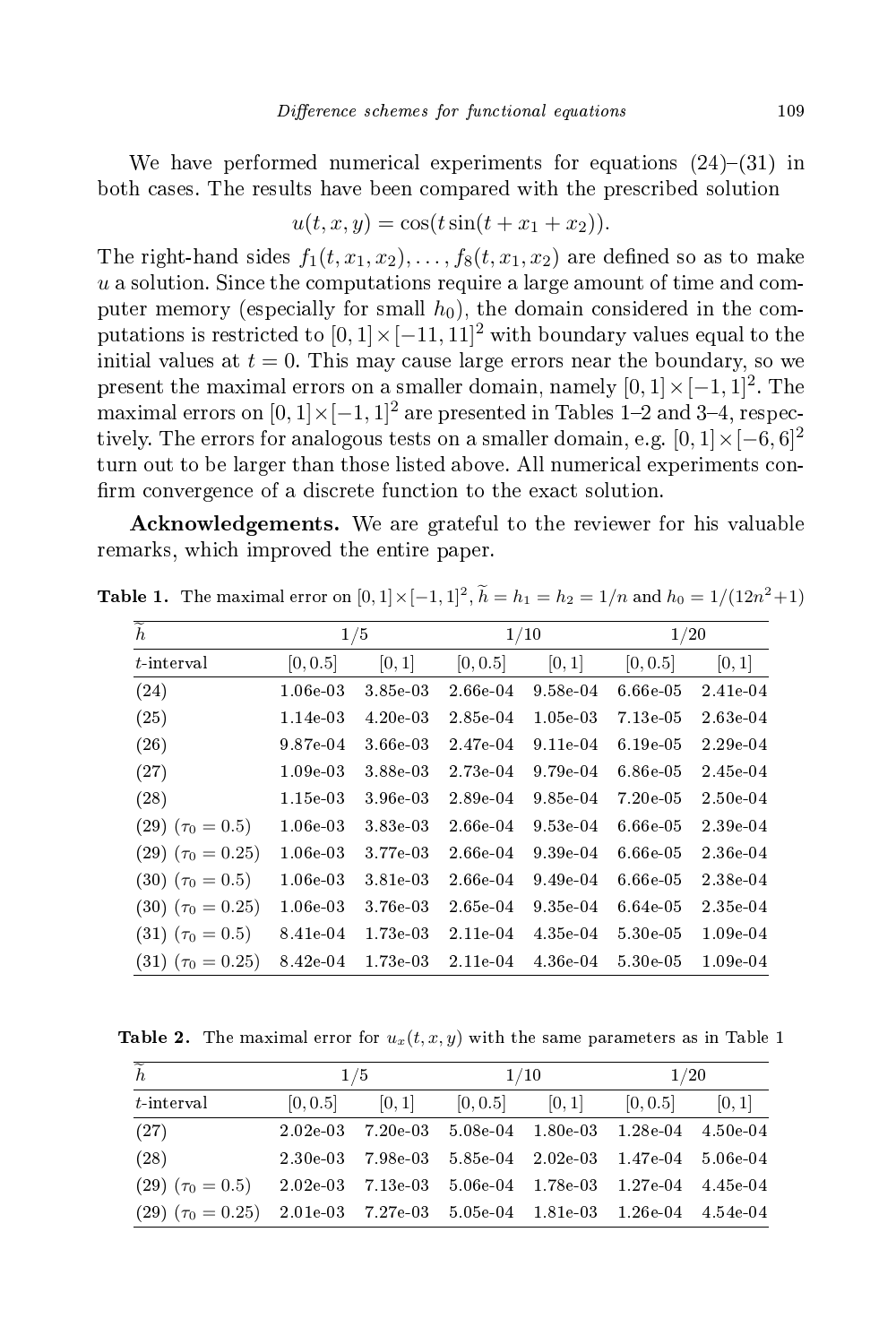| $\widetilde{h}$          | 1/5      |          | 1/10     |          | 1/20     |          |
|--------------------------|----------|----------|----------|----------|----------|----------|
| t interval               | [0, 0.5] | [0, 1]   | [0, 0.5] | [0, 1]   | [0, 0.5] | [0, 1]   |
| (24)                     | 1.34e 03 | 4.34e 03 | 3.37e 04 | 1.08e 03 | 8.47e-05 | 2.71e-04 |
| (25)                     | 1.48e 03 | 5.05e 03 | 3.73e 04 | 1.26e.03 | 9.36e 05 | 3.16e-04 |
| (26)                     | 1.20e.03 | 3.99e 03 | 3.02e.04 | 9.95e 04 | 7.58e 05 | 2.49e-04 |
| (27)                     | 1.46e 03 | 4.79e 03 | 3.67e 04 | 1.20e.03 | 9.22e.05 | 2.99e-04 |
| (28)                     | 1.47e 03 | 4.69e 03 | 3.74e 04 | 1.18e 03 | 9.32e.05 | 2.96e-04 |
| $(29)(\tau_0=0.5)$       | 1.34e 03 | 4.34e 03 | 3.37e 04 | 1.09e.03 | 8.47e-05 | 2.72e-04 |
| $(29)$ $(\tau_0 = 0.25)$ | 1.32e 03 | 4.13e 03 | 3.37e 04 | 1.03e.03 | 8.44e-05 | 2.59e-04 |
| $(30)$ $(\tau_0 = 0.5)$  | 1.34e 03 | 4.31e 03 | 3.37e 04 | 1.07e 03 | 8.47e-05 | 2.69e-04 |
| $(30)$ $(\tau_0 = 0.25)$ | 1.33e 03 | 4.26e 03 | 3.36e 04 | 1.06e 03 | 8.43e 05 | 2.66e-04 |
| $(31)$ $(\tau_0 = 0.5)$  | 1.67e 03 | 3.44e 03 | 4.22e.04 | 8.70e 04 | 1.06e-04 | 2.18e-04 |
| $(31)$ $(\tau_0 = 0.25)$ | 1.67e 03 | 3.45e 03 | 4.22e.04 | 8.71e 04 | 1.06e 04 | 2.18e 04 |

**Table 3.** The maximal error on  $[0,1] \times [-1,1]^2$ ,  $\tilde{h} = h_1 = h_2 = 1/n$  and  $h_0 = 1/(6n^2+1)$ 

**Table 4.** The maximal error for  $u_x(t, x, y)$  with the same parameters as in Table 3

| $\widetilde{h}$                                                                      | 1/5                 |  | 1/10                |  | 1/20                                                                                                                          |        |
|--------------------------------------------------------------------------------------|---------------------|--|---------------------|--|-------------------------------------------------------------------------------------------------------------------------------|--------|
| $t$ interval                                                                         | $[0, 0.5]$ $[0, 1]$ |  | $[0, 0.5]$ $[0, 1]$ |  | [0, 0.5]                                                                                                                      | [0, 1] |
| (27)                                                                                 |                     |  |                     |  | $2.42e\overline{03}$ $8.52e\overline{03}$ $6.16e\overline{04}$ $2.16e\overline{03}$ $1.54e\overline{04}$ $5.39e\overline{04}$ |        |
| (28)                                                                                 |                     |  |                     |  | $2.91e\ 03$ $1.08e\ 02$ $7.44e\ 04$ $2.75e\ 03$ $1.89e\ 04$ 6.98e 04                                                          |        |
| $(29)$ $(\tau_0 = 0.5)$ 2.40e-03 8.10e-03 6.05e-04 2.03e-03 1.52e-04 5.09e-04        |                     |  |                     |  |                                                                                                                               |        |
| $(29)$ $(\tau_0 = 0.25)$ $2.35e03$ $8.44e03$ $5.92e04$ $2.10e03$ $1.49e04$ $5.28e04$ |                     |  |                     |  |                                                                                                                               |        |

## References

- $[1]$ P. Besala, Finite difference approximation to the Cauchy problem for nonlinear parabolic differential equations, Ann. Polon. Math. 46 (1985), 19-26.
- D. Jaruszewska-Walczak, Difference methods for infinite systems of hyperbolic func- $\lceil 2 \rceil$ *tional differential equations on the Haar pyramid, Opuscula Math. 24 (2004), 85–96.*
- $\lceil 3 \rceil$ Z. Kamont, *Hyperbolic Functional Differental Inequalities and Applications*, Kluwer, Dordrecht, 1999.
- $[4]$ Z. Kamont and H. Leszczyński, Stability of difference equations generated by parabolic differential-functional problems, Rend. Mat. Appl. 16 (1996), 265-287.
- $\lceil 5 \rceil$ D. Kleitman, On a lemma of Littlewood and Offord on the distribution of certain sums, Math. Z. 90 (1965), 251-259.
- H. Leszczyński, Finite difference schemes for a non-linear heat equation with func- $\lceil 6 \rceil$ *tional dependence*, Z. Angew. Math. Mech. 79 (1999), 53-64.
- M. Malec, Sur une méthode des différences finies pour une équation non linéaire  $[7]$ intégro-différentielle à argument retardé, Bull. Acad. Polon. Sci. Sér. Sci. Math. Astronom. Phys. 26 (1978), 501-512.